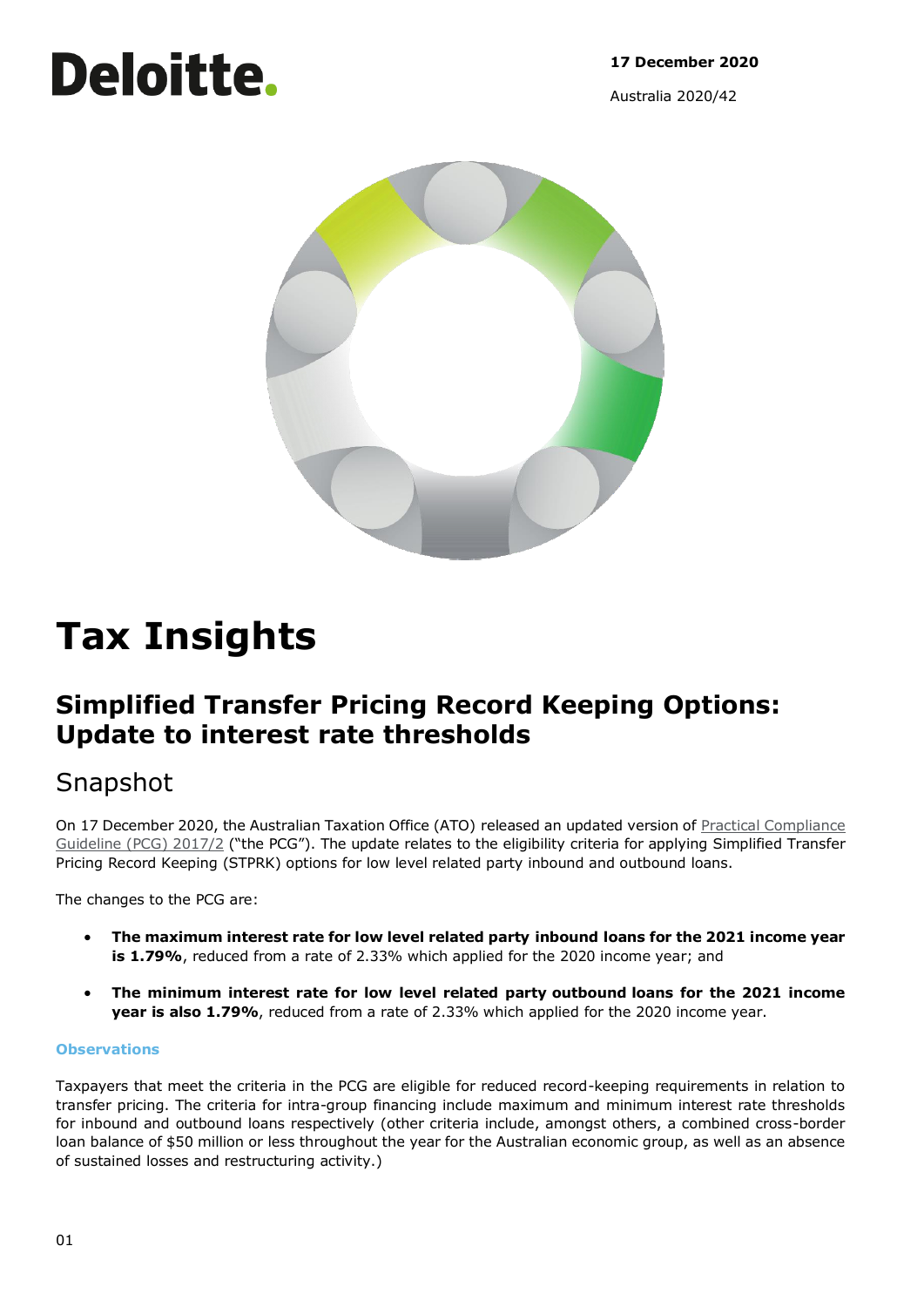The interest rate thresholds have maintained a downward trend over recent years, as summarised by the table below:

| <b>Income Year</b> | <b>Inbound Loans</b> | <b>Outbound Loans</b> |
|--------------------|----------------------|-----------------------|
| 2018               | 6.45%                | 3.79%                 |
| 2019               | 3.76%                | 3.76%                 |
| 2020               | 2.33%                | 2.33%                 |
| 2021               | 1.79%                | 1.79%                 |

The interest rate threshold in the 2021 income year has reduced by over 50 basis points from the applicable rate for the 2020 income year. This means that the STPRK option for low level related party inbound loans is likely to be available to fewer taxpayers in the 2021 income year compared to previous years.

On other hand, reducing the interest rate threshold is likely to mean that the STPRK option for such loans will be available to more outbound related party loans in the 2021 income year compared to previous years.

## **Recommended action**

We recommend that taxpayers with cross-border related party loans assess their eligibility to apply the STPRK options in light of the changes to the PCG. In doing so, it is important to consider all of the relevant eligibility and exclusion criteria (i.e. not just that related to the applicable interest rate) before relying on the options.

If the above changes mean that taxpayers previously eligible to apply the STPRK options to their intra-group loans are now ineligible, we recommend that they review the adequacy of their transfer pricing documentation supporting the arm's length nature of their loans. This is particularly important in light of the ATO's continuing focus on intra-group financing arrangements.

Lastly, we note that PCG 2017/2 is not law and that taxpayers should support transfer pricing filing positions in respect of their intra-group loans with appropriate benchmarking. On this front, it is important to remember that the STPRK options are not safe harbours, and one of options' eligibility factors is that "you have assessed your compliance with the transfer pricing rules."